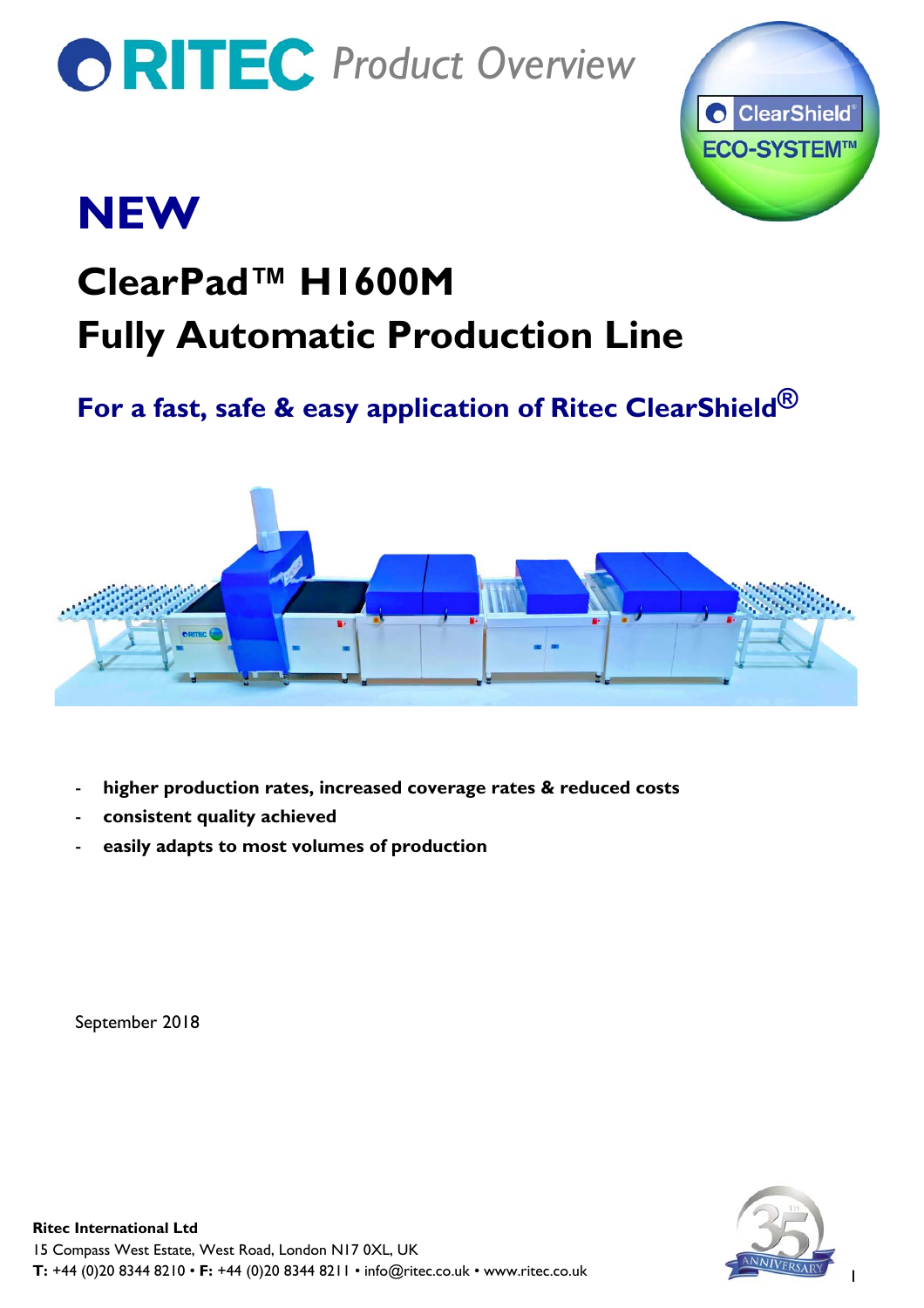

#### **Overview**

The ClearPad™ H1600M Fully Automatic Production Line is the latest complement to Ritec's ClearSpray™ Options, designed for the safe and easy factory application of Ritec ClearShield®. The ClearShield Eco-System™ converts ordinary, high-maintenance glass into "non-stick" ClearShield Eco-Glass™ – with enhanced performance and greater market values.

ClearShield® is the only liquid-applied glass surface protection treatment not classified as hazardous. All equipment was developed over the past 35 years as a result of much experience and build-up of expertise.

The ClearPad™ H1600M incorporates many improvements and advantages. Its main innovations come from the use of a pad rather than spray application, and its horizontal design that makes it easy to use as a standalone application line in the factory or in continuation of the tempering line which brings many extra advantages to glass processors and fabricators.

Its modular design means that it can be adapted to meet individual customer requirements and adapt to all typical volumes of production and types of flat glass.

This production line is developed for flat single pane glass. A proposal for IG units may be made on demand.

#### **Summary of Key Benefits of the ClearPad™ H1600M**

- Increases productivity and improves coverage rates, **higher production rates, reduced costs and fast pay-back.**
- Easy installation, simple operation and easy maintenance, **easily adapts to most volumes of production.**
- High quality and durable construction, **easily maintained and reliable.**
- Achieves consistent quality, **proven under actual operating conditions.**

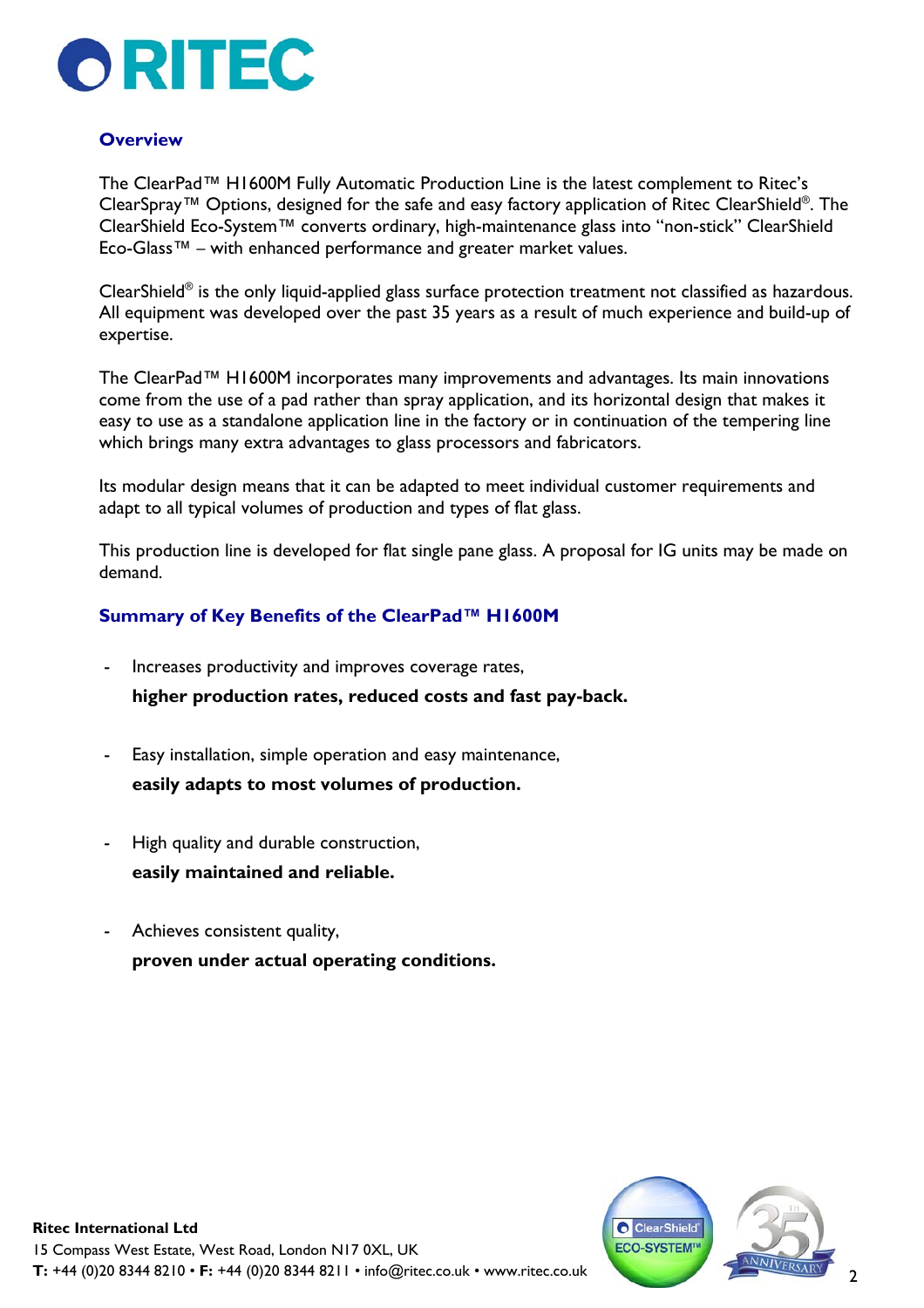

#### **The ClearPad™ H1600M: Configuration Options**

The modular design of this state of the art new automatic production line allows for a complete adaptation to all requirements and levels of production.

The ClearPad™ H1600M is typically made of two or three key modules in addition to the In-Feed and Out-Feed, depending on the desired configuration.

#### *Option 1: Used as a Standalone Production Line*

Typical configuration:

- Module 1: Pad-Application Unit
- Module 2: Curing Unit
- Module 3: Final Rinse Unit with Dryer

Modules 2 and 3 may be part of the initial installation, or added as and when needed. A suitable glass washer/dryer is required prior to Module 1 to ensure the glass is very clean and dry. If not already available in the factory, we may offer the glass washer as an optional module, or a suitable one may be purchased independently.

#### *Option 2: Used in Continuation of the Tempering Line*

Typical configuration:

- Module 1: Pad-Application Unit
- Module 3: Final Rinse Unit with Dryer

As long as the glass comes out clean at the end of the tempering line, it is very dry and at an ideal temperature for rapid curing. This means that Module 2, curing, is not necessary. This would be determined as part of a factory survey.

The key advantages of Option 2 are:

- reduced machine cost
- reduced machine footprint
- further increase in productivity